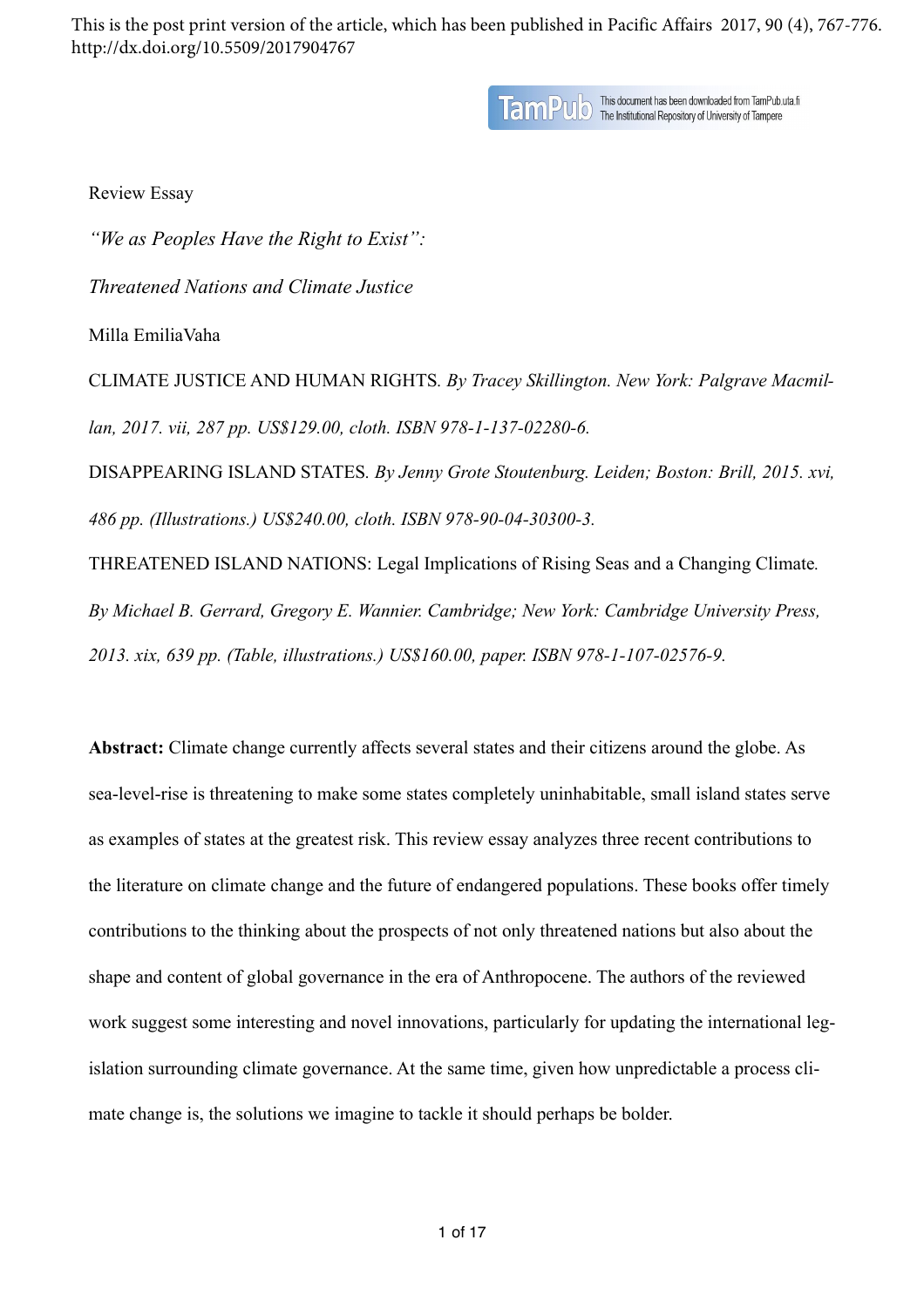**Keywords:** Climate change; climate justice; international law; Small Island States.

<span id="page-1-9"></span><span id="page-1-8"></span><span id="page-1-7"></span><span id="page-1-6"></span><span id="page-1-5"></span><span id="page-1-4"></span><span id="page-1-3"></span><span id="page-1-2"></span><span id="page-1-1"></span><span id="page-1-0"></span>*"*Adaptation for Kiribati is beyond our borders. Relocation is by far the only adaptation option, this is where migration with dignity comes in," stated Anote Tong, the former president of Kiribati and one of the most vocal Pacific advocates, during his talk at the Pacific Island Development Forum in Suva on September 3, 2015[.](#page-10-0)<sup>[1](#page-10-0)</sup> The Pacific nations had gathered in Fiji to finalize their strategies for theforthcoming Paris climate negotiations.<sup>[2](#page-10-1)</sup> The mood before the Paris summit was optimistic and the negotiations were expected to showcase ["](#page-10-2)New Pacific Diplomacy."<sup>[3](#page-10-2)</sup> The islanders left for Paris with great expectations and the outcome was considered a success[.](#page-10-3)<sup>[4](#page-10-3)</sup> Small island states succeeded in having two of their most important climate goals drafted into the final document: article 8 on "loss anddamage"<sup>5</sup> and a recommendation to limit temperature rise to below 1[.](#page-11-0)[5](#page-10-4) degrees Celsius.<sup>6</sup> What would happen next was dependent on more powerful countries abiding by their climate responsibilities, for the first time being explicitly regulated and monitored by an international covenant.<sup>7</sup> The situation of small island states and other endangered populations under climate change is receivingan increasing amount of scholarly and public attention, quite deservedly so.<sup>8</sup> We have entered into the era of the Anthropocene, a time in which threats to our planet are essentially of our own making[.](#page-11-3)<sup>[9](#page-11-3)</sup> The Anthropocene is a phase that Skillington describes as one of "radical inequality," one which requires new ways of thinking about global responsibilities[.](#page-11-4)<sup>[10](#page-11-4)</sup> Climate change will have severe and irreversible consequences worldwide, with the most vulnerable societies and people being at the greatest risk. All the books discussed here are therefore timely contributions to this growing body of literature, and provide a thorough analysis of the various implications of the current climate crisis, with a particular focus on the fields of international politics and law.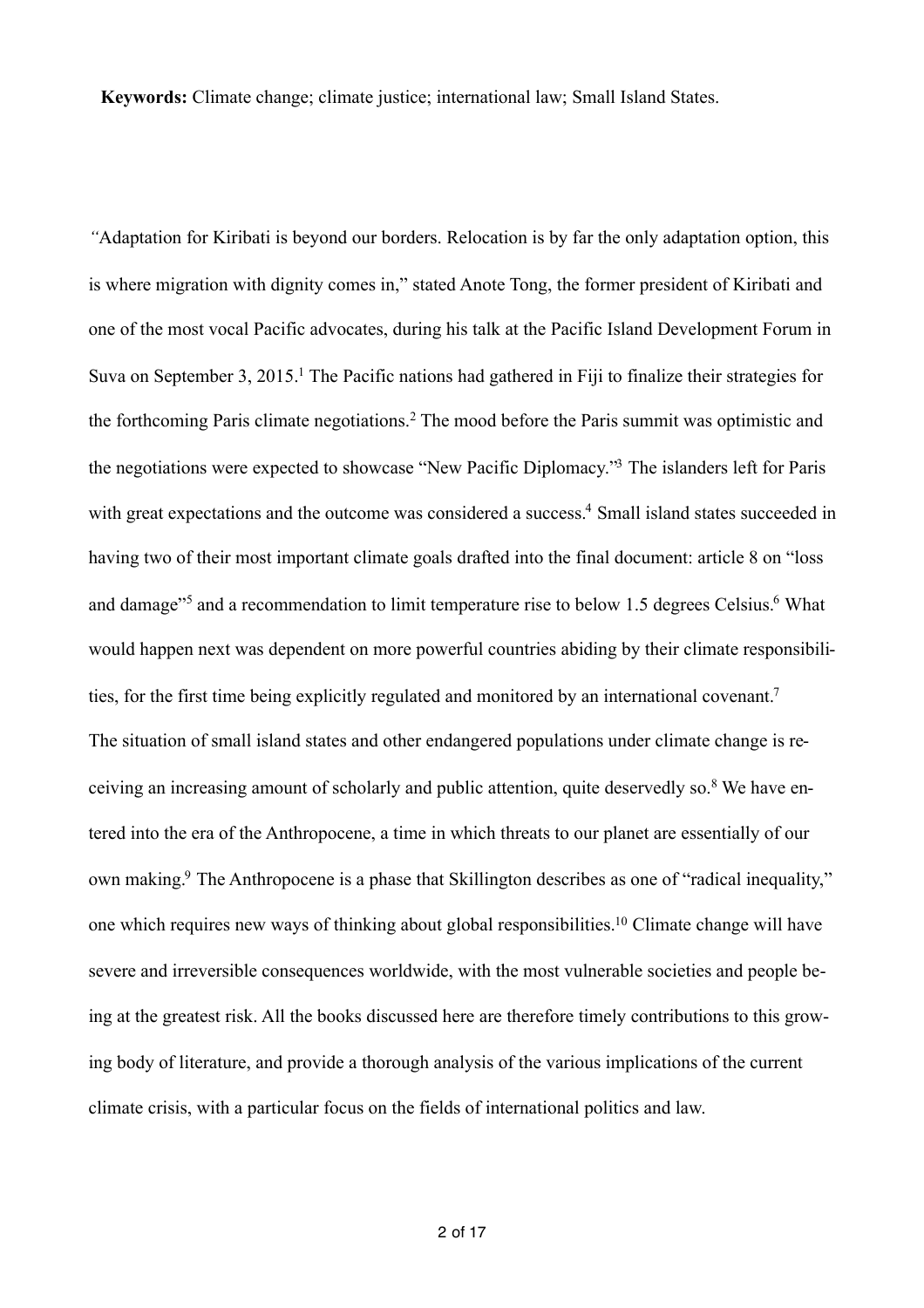<span id="page-2-4"></span><span id="page-2-3"></span><span id="page-2-2"></span><span id="page-2-1"></span><span id="page-2-0"></span>In Gerrard and Wannier's edited volume, a collection of articles from various climate change and law experts cover topics from climate immigration[,](#page-12-0)<sup>11</sup> to relocation,<sup>12</sup> law of the sea,<sup>13</sup> accountability[,14](#page-12-1) and compensation[.15](#page-12-2) The contributors evaluate the possibilities and limitations of the contemporary international order's ability to respond to the threats that endangered island nations face. Stoutenburg, for her part, digs deeper into contemporary international law. She offers an indepth discussion of the legal framework, and then proposes solutions that would enable the threatened island nations to continue their existence after the possible inundation of their territory. Skillington, finally, explores a wider theoretical framework for climate justice. She discusses not only endangered populations but also offers a model of transnational climate justice from the perspective of human rights regimes.<sup>[16](#page-12-3)</sup>

<span id="page-2-5"></span>All the authors have important things to say about global climate governance. Climate change, as they note, impacts not only the individual lives of those at the highest risk but also affects the future of entire political communities and generations, the shape of the international legal order, as well as global policies towards migration, human rights, security, and trade. Climate change creates unique threats that require new ways of thinking, especially in terms of the management of harmful consequences. As it is impossible to address all the arguments and proposals presented in over a thousand pages of research, this article will concentrate on a few themes that are common throughout the literature under review. I will also suggest some future themes for studying the status of the endangered populations.

## *Law, politics, and the ethics of future climate governance*

<span id="page-2-6"></span>The first overlapping theme is of course climate justice[.](#page-12-4)<sup>17</sup> Successful climate governance faces not only legal but political and moral obstacles as well, many of which are still greatly unsolved. In the words of Skillington: "Proposals to establish new international standards of democratic justice, as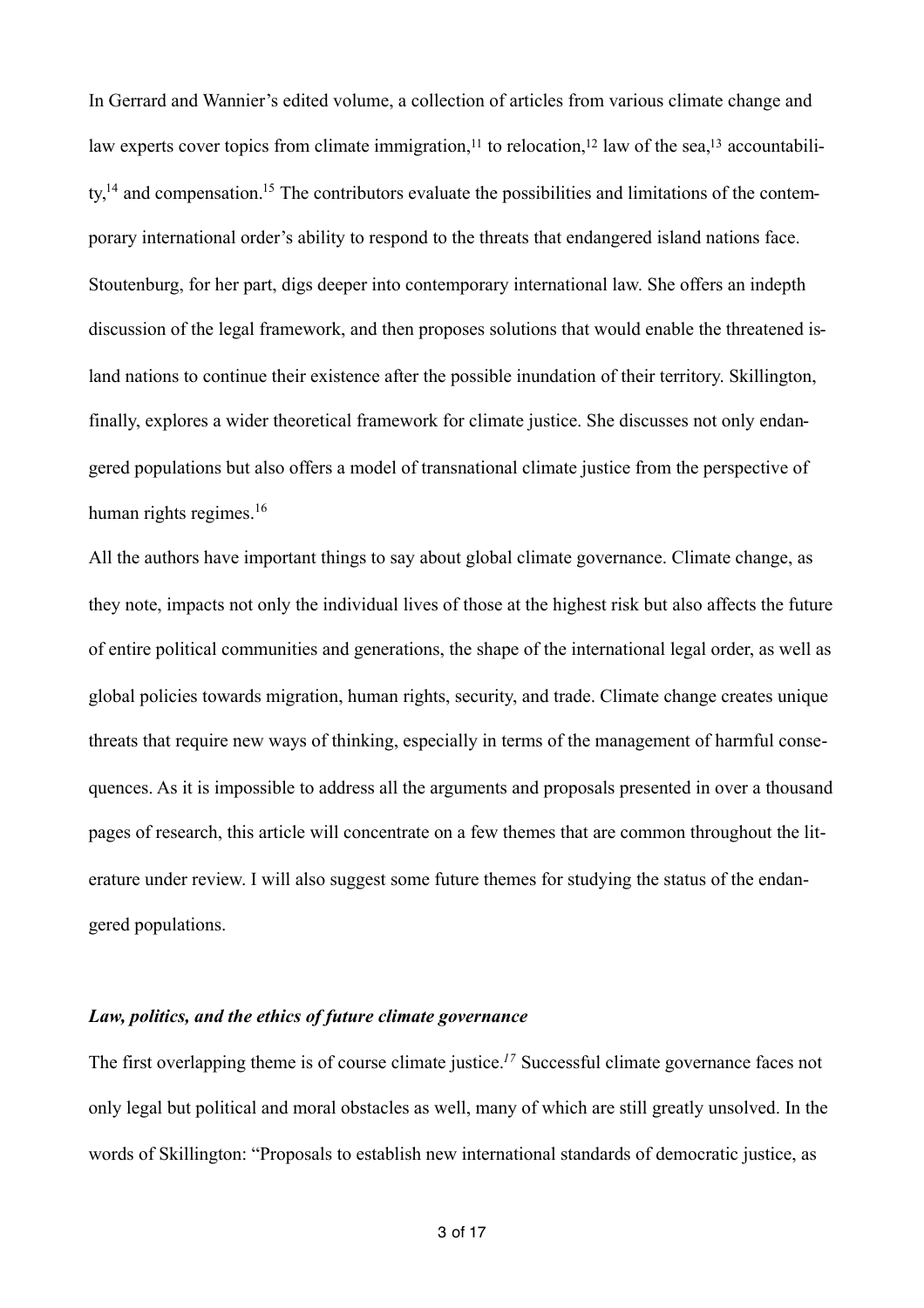<span id="page-3-0"></span>well as a deliberative forum capable of addressing ... notably uneven quality in the distribution of the effects of global climate change, are routinely rejected on the grounds that such an authority would distort a perfectly legitimate, democratically founded *state-centred* normative order.["](#page-12-5)<sup>[18](#page-12-5)</sup> What is needed first and foremost, is a united political will to tackle the pressing climate matters and a global consensus on rules and regulations for achieving shared goals. All of the authors offer important ideas on how climate justice could be better achieved through international cooperation. There is a pressing need, the authors agree across the board, for truly global solutions to the global problems created by climate change. In a sense, all the books share a cosmopolitan vision according to which those who can, ought to help those who are in need – regardless of where those in need are located – and that those who have contributed to climate harms the most should also bear the greatest responsibilities.

The second common theme derives directly from the first one. All the books depart from an assumption that states are the key actors in achieving climate justice. What is discussed here is the inter-*national* management of the unwanted implications of climate change. Even Skillington, who begins her work by stating that what is needed is "an order of justice where national, regional, and global interests are treated together,["](#page-12-7)<sup>[19](#page-12-6)</sup> and further calls for "justice for all subjected,"<sup>20</sup> spends most of the book discussing states as the duty-bearers of global climate justice. Hence, climate justice debates seem unable to avoid the ["](#page-12-8)problem of global justice"<sup>[21](#page-12-8)</sup> and the unavoidability of thinking climate justice in statist terms.

<span id="page-3-4"></span><span id="page-3-3"></span><span id="page-3-2"></span><span id="page-3-1"></span>The third unifying theme is the future. Climate change is one of the greatest challenges of our time and climate-effected hazards have direct and irreversible consequences on people, property, busi-ness, financial systems, and state institutions worldwide[.](#page-12-9)<sup>22</sup> All the volumes under review are futureoriented and aim at offering a framework through which climate change implications could be ap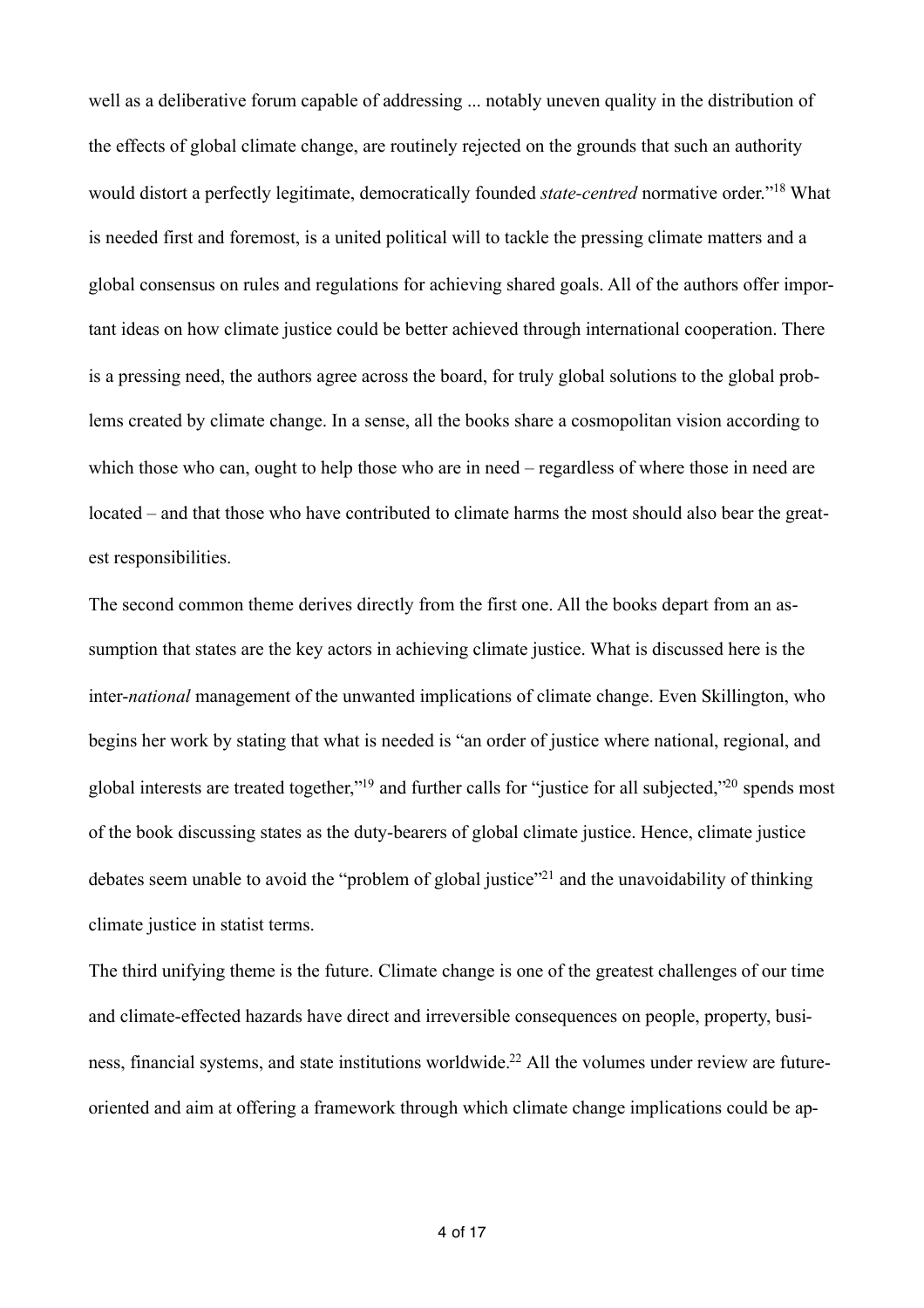proached and problems eventually solved. By building on the present, the authors envision how the future could look and how the dangers could be sufficiently mitigated, if not reversed.

The authors of all three books bring important and topical issues to the research agenda of climate justice, politics, and international law, yet they are unable to "think outside the box," the most serious limitation being their focus on the current international legal framework. The consequences of climate change are uncertain. While acknowledging this, the authors seek guidance from the existing law and existing political status quo, despite the fact that we are not quite sure about the extent and severity of the events we are anticipating.

<span id="page-4-1"></span><span id="page-4-0"></span>Take the continuity of endangered states, discussed in all three books, as an example. Stoutenburg makes an attractive proposal on how the continuity of threatened small island states could be guar-anteed by a moral (if not legal) duty of continuous recognition[.](#page-12-10)<sup>[23](#page-12-10)</sup> According to Stoutenburg, because small island states have not themselves significantly contributed to their potential extinction, they should not be punished for the negative consequences of climate change either[.](#page-13-0)<sup>[24](#page-13-0)</sup> Maxine Burkett (in Gerrard and Wannier) makes a similar proposal when she states that by accommodating a new category of "Nation ex-Situ," a state on foreign territory, international legal order could take into account the needs of endangered nations in new territories[.](#page-13-1)<sup>[25](#page-13-1)</sup> Both authors imply that small island states share a common "moral innocence" that has to be acknowledged in their future treatment as states and political communities. Moral innocence is a feature commonly attached to small island states, and actively employed as a strategy by these states themselves in international forums. The leaders of small island states repetedly refer to themselves as the moral voice, thereby confirming the position of these states as the victims of negative climate impacts of which the international community is responsible[.](#page-13-2) [26](#page-13-2)

<span id="page-4-4"></span><span id="page-4-3"></span><span id="page-4-2"></span>Interestingly, by relying on the existing legal framework, the authors limit themselves from truly takingon the normative aspects of state-extinction<sup>[27](#page-13-3)</sup> and its consequences for the international state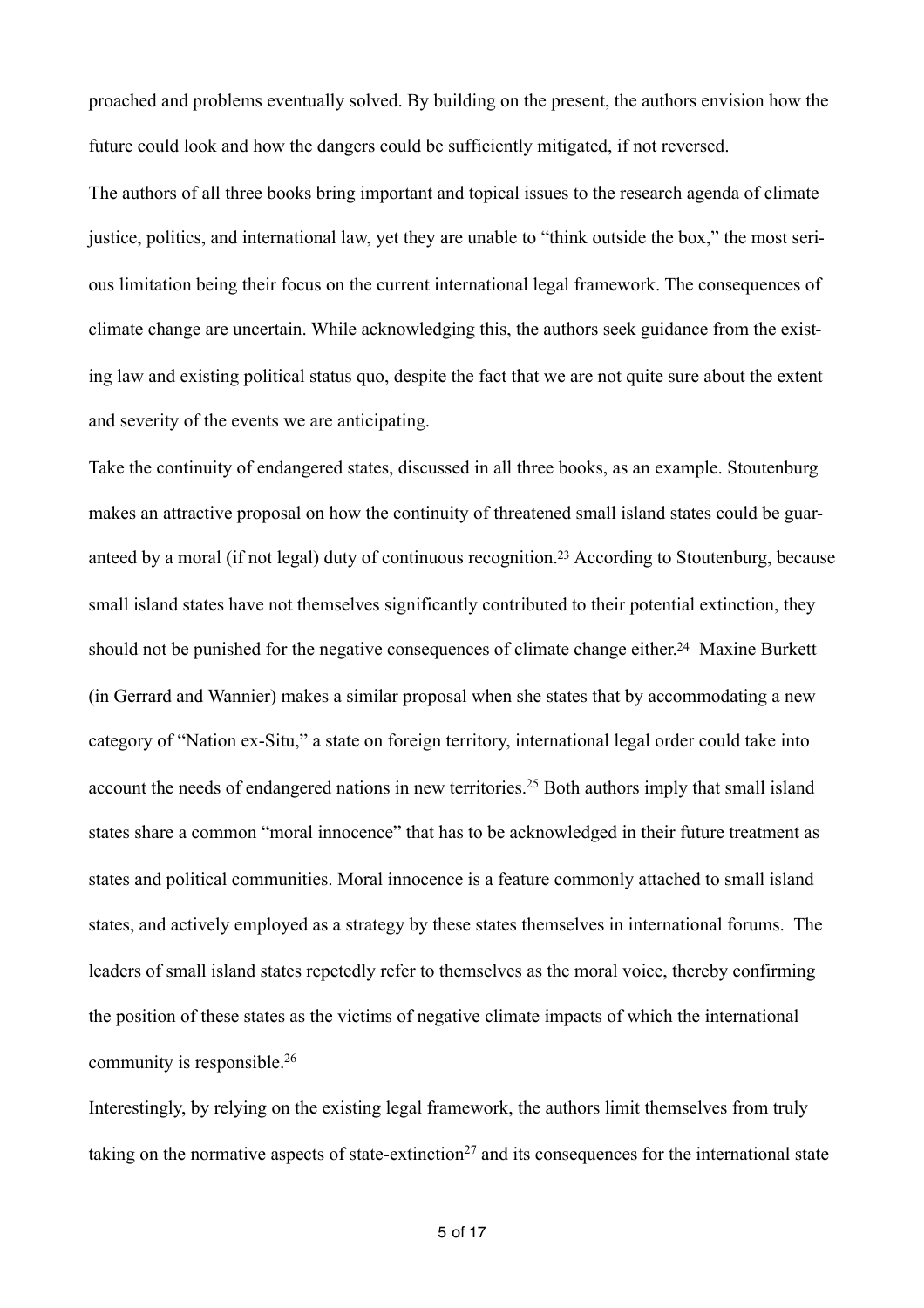<span id="page-5-0"></span>system in the future. Proposals to relocate political communities to new territories within other sovereign states corresponds poorly to the structure of the contemporary state system as it is currently regulated by contemporary international law. In the *Suva Declaration* of September 2015, the Pacific leaders urged the Conference of Parties in Paris to ensure "that human rights to exist *as a people* are protected.["](#page-13-4)<sup>[28](#page-13-4)</sup> Small island states are therefore calling for the right to continuous existence as states (or, at least as "nations"). How could the international order protect "the human right to exist as a people" if and when this would require redrawing territorial boundaries and, ultimately, cause conflicting rights-claims between peoples? The potential and limitation of this proposal is not sufficiently discussed in the work reviewed here, Stoutenburg's proposal included.

<span id="page-5-1"></span>One particularly interesting and genuinely new idea for rethinking statehood that has been introduced by the representatives of small island states, but not explored in these volumes, is the concept of a ["](#page-13-5)large/big oceanic state."<sup>[29](#page-13-5)</sup> According to the islanders, their countries should not be perceived as "small states" at all but, instead, as *large states with significant oceanic territories*. While the books touch upon the rights over maritime and exclusive economic zones in the future, none of the writers contemplate the idea of *statehood at sea*. As with the question of continuous existence on another state's territory, the idea of a large oceanic state also begs us to ask how the international state system could respond to or substantiate the idea. The question goes to the very heart of the international politics of statehood by challenging the idea of the sovereign state as being bound by territory *on land.* The role of small island states might therefore be more significant than their size or the scale of climate threats would suggest, insofar as their possible futures force us to find solutions not only to climate change mitigation and adaptation but also to the overall structure of the international state system.

On a related note, whereas the future of jurisdictional maritime zones is touched upon in both Stoutenburg and the articles in Gerrard and Wennier, the importance of fisheries and other forms of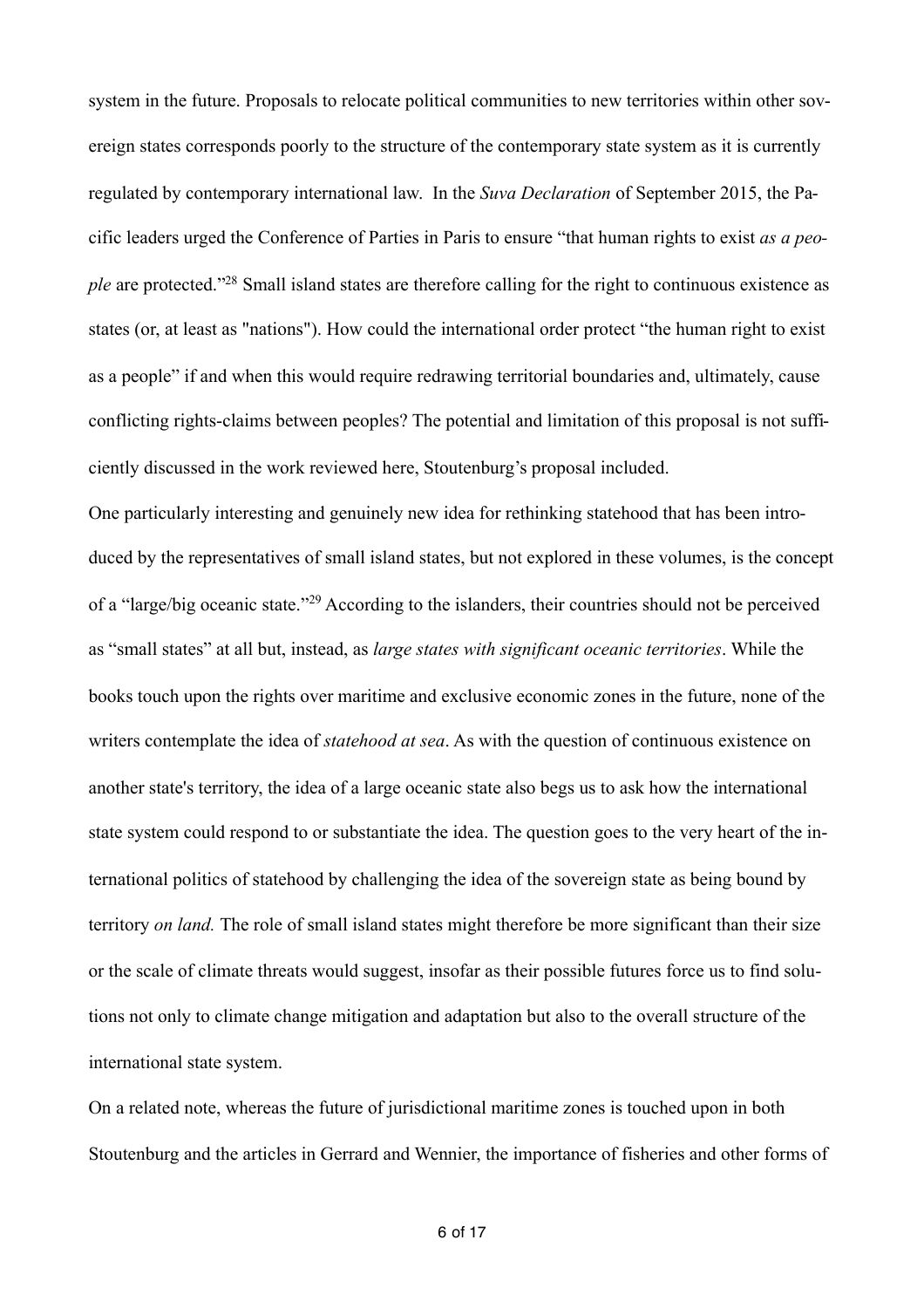<span id="page-6-1"></span><span id="page-6-0"></span>"blue economy" are not sufficiently addressed in these works, and definitely should have been, especially in the Gerrard and Wannier chapters[.30](#page-14-0) In the words of the former president of the Sey-chelles,the "blue economy" is "about the sustainable use of the sea to meet human needs."<sup>[31](#page-14-1)</sup> The idea of a "large oceanic state" is directly linked to the authority over maritime revenues. Almost all endangered island nations have a significant fishing industry. The South Pacific region, for instance, produces roughly half of the world's skipjack tuna supply. They therefore have obvious national interests in securing the rights over these revenues for the years to come. [32](#page-14-2)

<span id="page-6-2"></span>As is always the case in international politics—of which international law, law-making, and the state system are all essential parts—only political practice reveal how the global governance will materialize. The future scenarios of small island states are yet to be seen as well. All political practice, international law included, is about the choices and preferences of relevant actors (predominantly powerful states). I believe that all of the reviewed books would have benefitted from the creation of tighter analytical connections to international politics beyond climate governance. How the future of international law with regards to the endangered nations will look like depends on the po-litical decisions made and strategies applied by the actors involved.<sup>[33](#page-15-0)</sup> Fisheries serve as an important example here, as it is the case that it is not only endangered island states that hold interests in the exploitation of these vast maritime resources.

<span id="page-6-4"></span><span id="page-6-3"></span>Jonathon Barnett accurately points out in his recent article that "normalizing the loss of atoll countries" in scholarly and political practice might also be harmful to both the endangered nations themselves and climate governance in general. Instead of the language and politics of desperation, Barnett thus argues that we should aim at developing a more hopeful imagery of the future of these states[.](#page-15-1)<sup>[34](#page-15-1)</sup> In addition to politics, then, the future of small island states and other endangered political communities is also dependent on predominant normativity.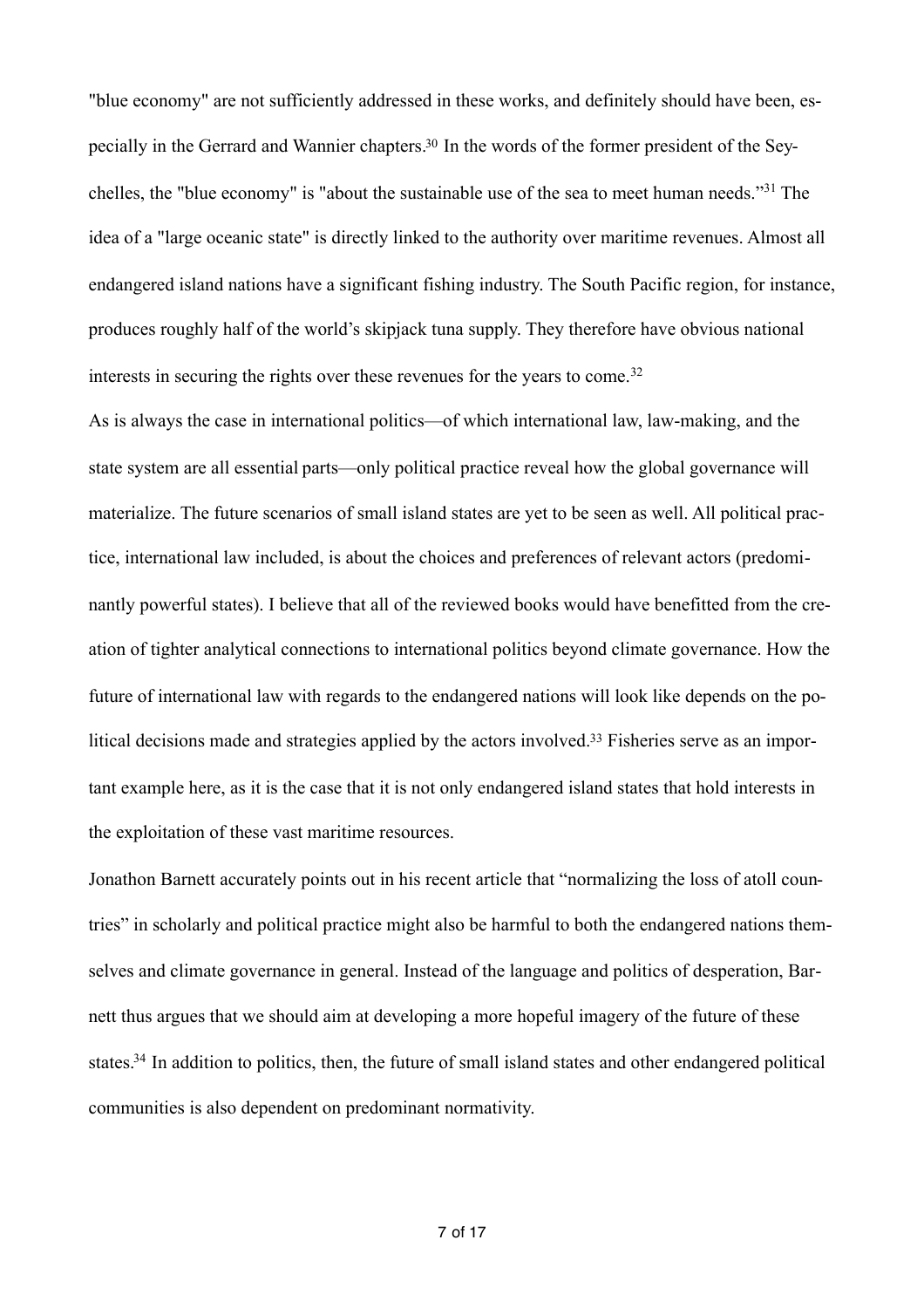<span id="page-7-0"></span>All of the studies would thus have benefited from a wider comparative perspective, whether in regional, disciplinary, or theoretical terms. It has become evident through my own research in different regions that survival strategies between the countries in the South Pacific and the Maldives in the Indian Ocean vary significantly[,](#page-15-2)  $35$  and even in the case of the Pacific, Tong's conviction that relocation is the *only* strategy is not shared by all. Hence, the solution that might fit one or two states might not work for other endangered nations[.](#page-15-3)<sup>[36](#page-15-3)</sup> This kind of case sensitivity is of course hard to achieve if one looks at the situation of small island states and solutions to their hardship from the perspective of international law and the state system alone, for the simple reason that international law is based on the assumption of equality among nation states that itself limits the exceptions to the rule and alternative imaginaries.

<span id="page-7-1"></span>In a similar vein, while climate change is obviously a global phenomenon and demands global solutions, regional perspectives and independent actors should not be sidelined, as effective climate change adaptation and mitigation can only be accomplished on the ground. In order to efficiently tackle climate threats, it seems to me that the global cannot proceed without the local. Here, the knowledge produced by disciplines such as regional anthropology is crucially important. Skillington, for instance, tries to offer a model for global governance of climate harms by relying on a predominantly cosmopolitan framework without taking into account the possibility of truly regional solutions. Legal scholar Jane McAdam has in her work on forced migration noted that all the South Pacific nations share a nomad history. Given the background of these societies, then, contemplating their relocation might be fruitless in the first place[.](#page-15-4)<sup>[37](#page-15-4)</sup> Perhaps what we are about to see are some forms of truly stateless regional arrangements instead.

## <span id="page-7-2"></span>*After Paris, before the Anthropocene*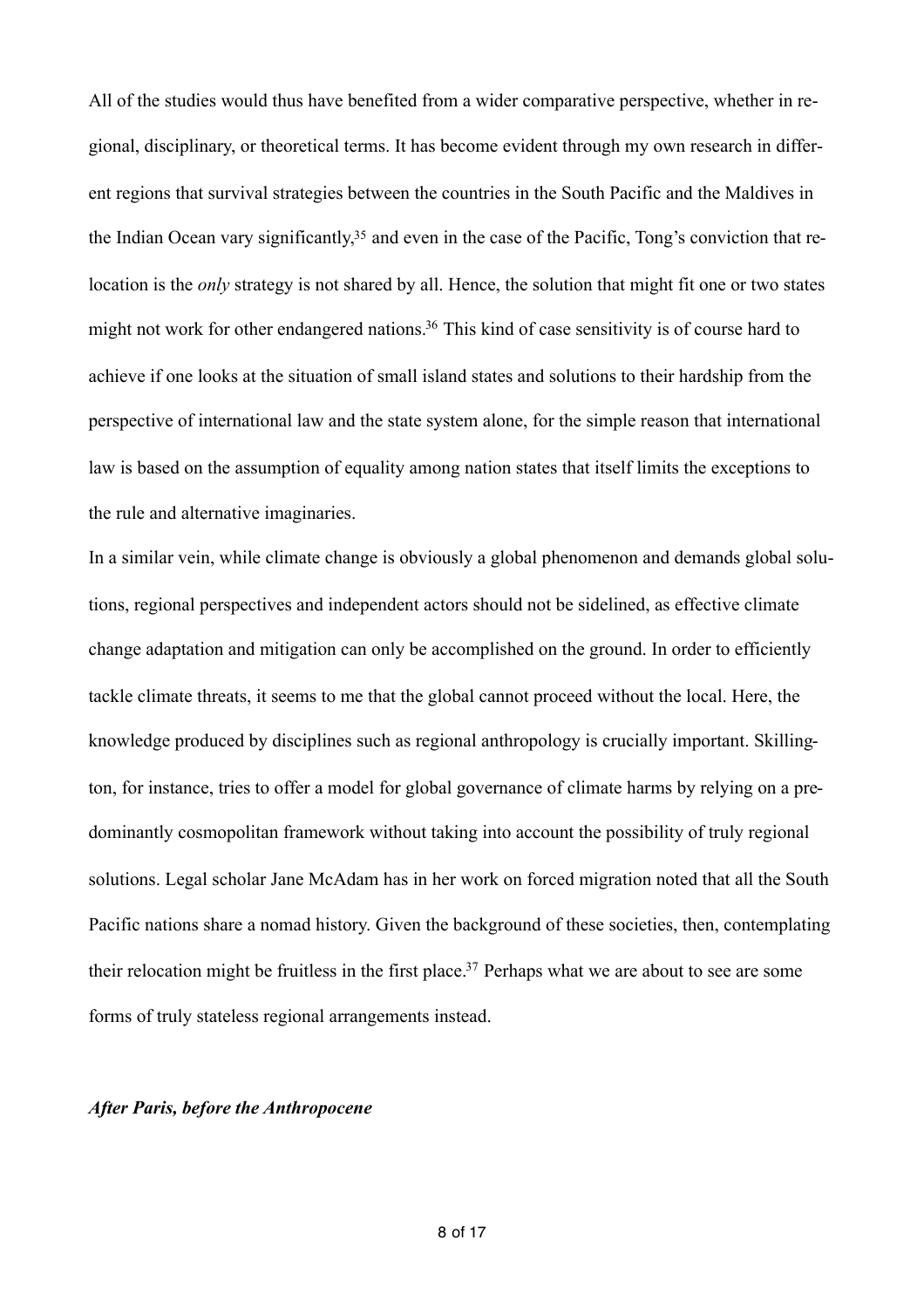<span id="page-8-0"></span>All of the volumes were written before the Paris Agreement came into force, a document that not only goes further from the existing United Nations climate documents in identifying specific responsibilities related to climate change but that was also ratified exceptionally quickly by the ma-jorityof world states, including the big polluters such as the United States and China.<sup>[38](#page-15-5)</sup> As I pointed out in the first part of this article, the Paris Agreement offered hope to endangered nations that their situation will finally be taken seriously by international society. Did the Paris Agreement truly offer mechanisms for more effective climate governance, especially from the perspective of international law? What the agreement does offer is explicit commitments by countries to decrease their emissions and to report their progress regularly. How will these commitments transfer to the effective global governance of climate change and, eventually, to a more just international order? It would be interesting to see how the discussions in the books would have developed had the authors had the knowledge of the outcome and aftermath of the Paris negotiations.

<span id="page-8-2"></span><span id="page-8-1"></span>In November 2017, Fiji, one of the small island states, will chair the Concert of Parties meeting in Bonn,Germany.<sup>[39](#page-16-0)</sup> The ball is now not only in the Fijian court, but in the court of the small island states as a group, as they play a leading role in the global fight against climate change. It is a battle that involves scholars, practitioners, citizens, and states alike, both locally and globally. Small island states have proven their capacity to actively frame international debate and political agenda before[.](#page-16-1)<sup>40</sup> Despite their small size, they have been extraordinarily successful in bringing their interests into international negotiation tables, "loss and damage" being the latest example. We should not therefore undermine the soft power these states entertain, even under the circumstances in which some more powerful players, most importantly the United States under the Trump administration, are refusing to take the lead in the global fight against climate change. In the words of Prime Minister Voreque Bainimarama of Fiji, "we who are most vulnerable must be heard, whether we come from the Pacific or other Small Island Developing States, other low lying nations and states or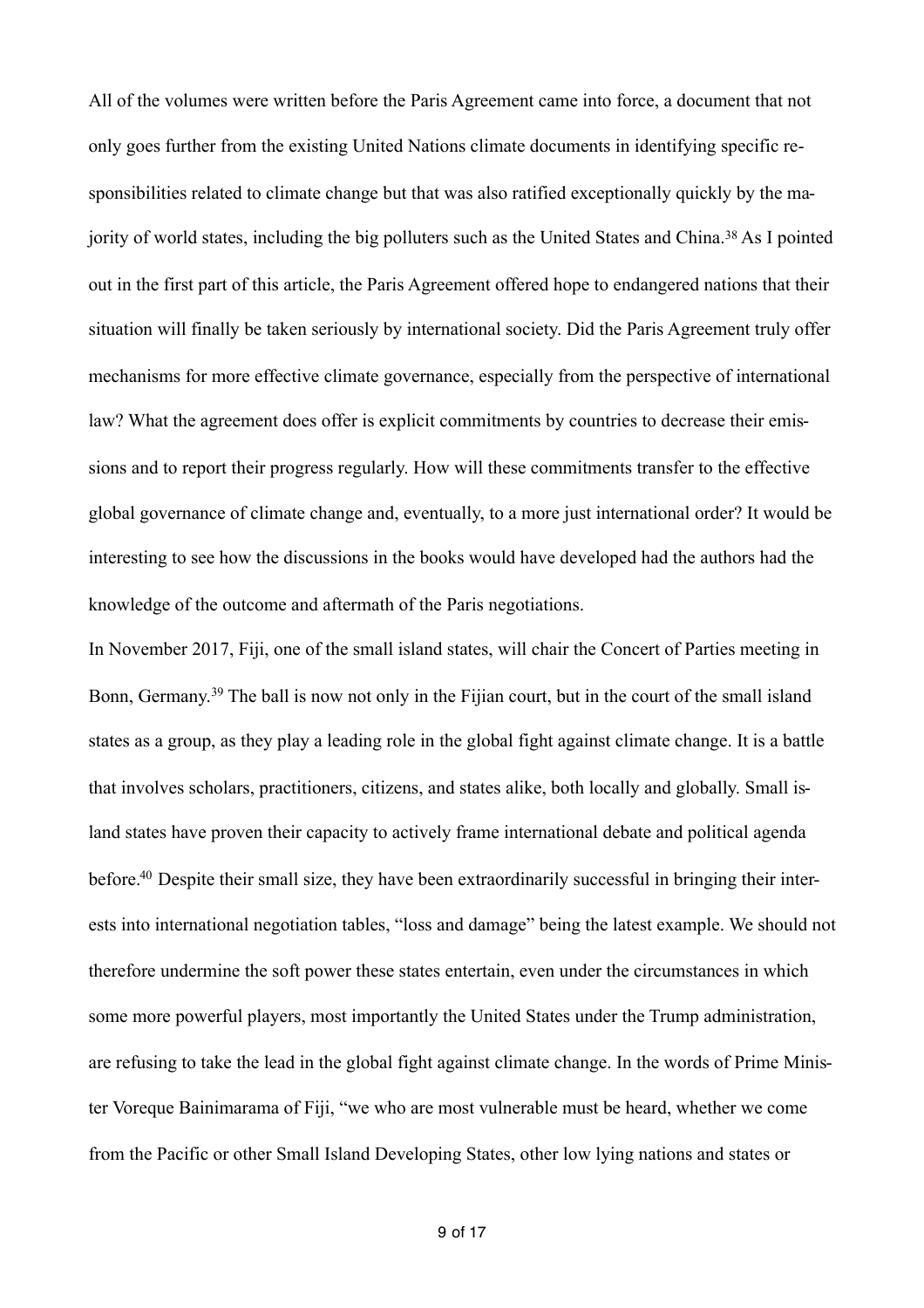threatened cities in the developed world like Miami, New York, Venice or Rotterdam. But together we must speak out for the whole world—every global citizen—because no-one, no matter who they areor where they live, will ultimately escape the impact of climate change."<sup>[41](#page-16-2)</sup> The books reviewed here offer important food for thought in the journey ahead.

<span id="page-9-0"></span>*University of Tampere , Tampere, Finland*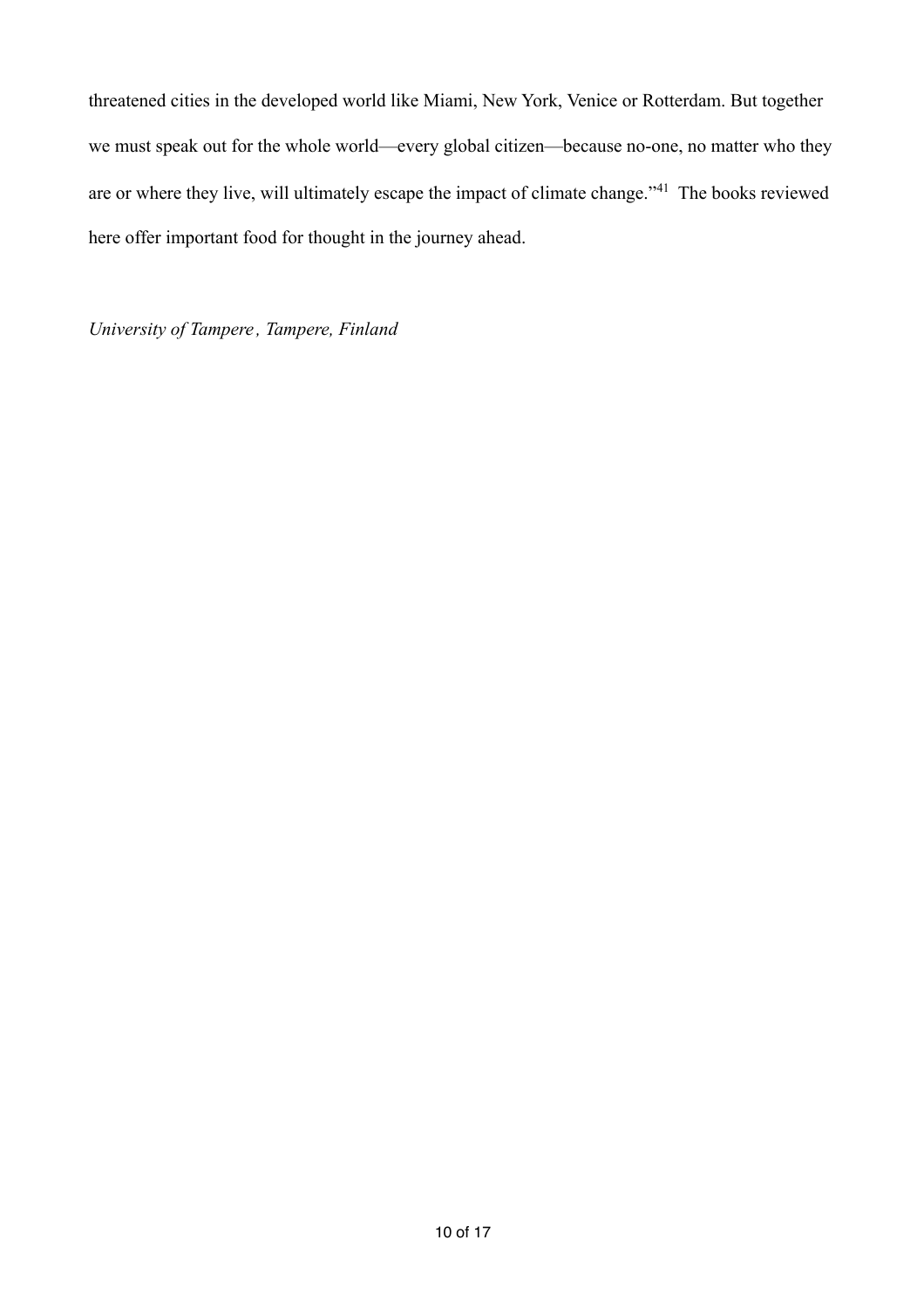## **Notes**:

<span id="page-10-0"></span><sup>[1](#page-1-0)</sup> Milla Emilia Vaha, field notes, Pacific Island Leaders Forum, Suva, 3 September 2015.

<span id="page-10-1"></span><sup>[2](#page-1-1)</sup> Concert of Parties (COP 21) meeting took place in Paris, France, on 30 November–12 December 2015.

<span id="page-10-2"></span><sup>[3](#page-1-2)</sup> Greg Fry and Sandra Tarte, eds., *The New Pacific Diplomacy* (Canberra: Australian National University Press, 2015).

<span id="page-10-3"></span><sup>[4](#page-1-3)</sup> Milla Emilia Vaha, field notes, Pacific Island Leaders Forum, Suva, 16 February 2016.

<span id="page-10-4"></span><sup>[5](#page-1-4)</sup> Loss and damage is intended to be an independent, complimentary element to adaptation and mitigation, the "third pillar" of climate change management. Article 8 of the Paris Agreement states that "Parties recognize the importance of averting, minimizing, and addressing loss and damage associated with the adverse effects of climate change, including extreme weather events and slow onset events, and the role of sustainable development in reducing the risk of loss and damage." United Nations Framework Convention on Climate Change (hereafter UNFCCC), *Paris Agreement as contained in the report of the Conference of the Parties in its twenty-first session of 12 December 2015,* FCCC/CP/2015/10/Add.1. Millar et al. trace back the history and development of loss and damage mechanism to the early 1990s. As they write in the introduction of their chapter, "extending the scope of a loss and damage mechanism to cover all or part of the costs of relocating climate-change-displaced communities has the potential to provide a coherent and integrated framework that will support longer-term risk reduction strategies, as well as providing access to both public and private sources of funding." Ilona Millar, Catherine Gascoigne, and Elizabeth Caldwell, "Making Good the Loss: An Assessment of the Loss and Damage Mechanism under the UNFCCC Process," in Gerrard and Wannier, *Threatened Island Nations,* 435. The formulation of loss and damage in the Paris Agreement is still rather vague and only time and future international negotiations will reveal what the practical implications of this mechanism will be.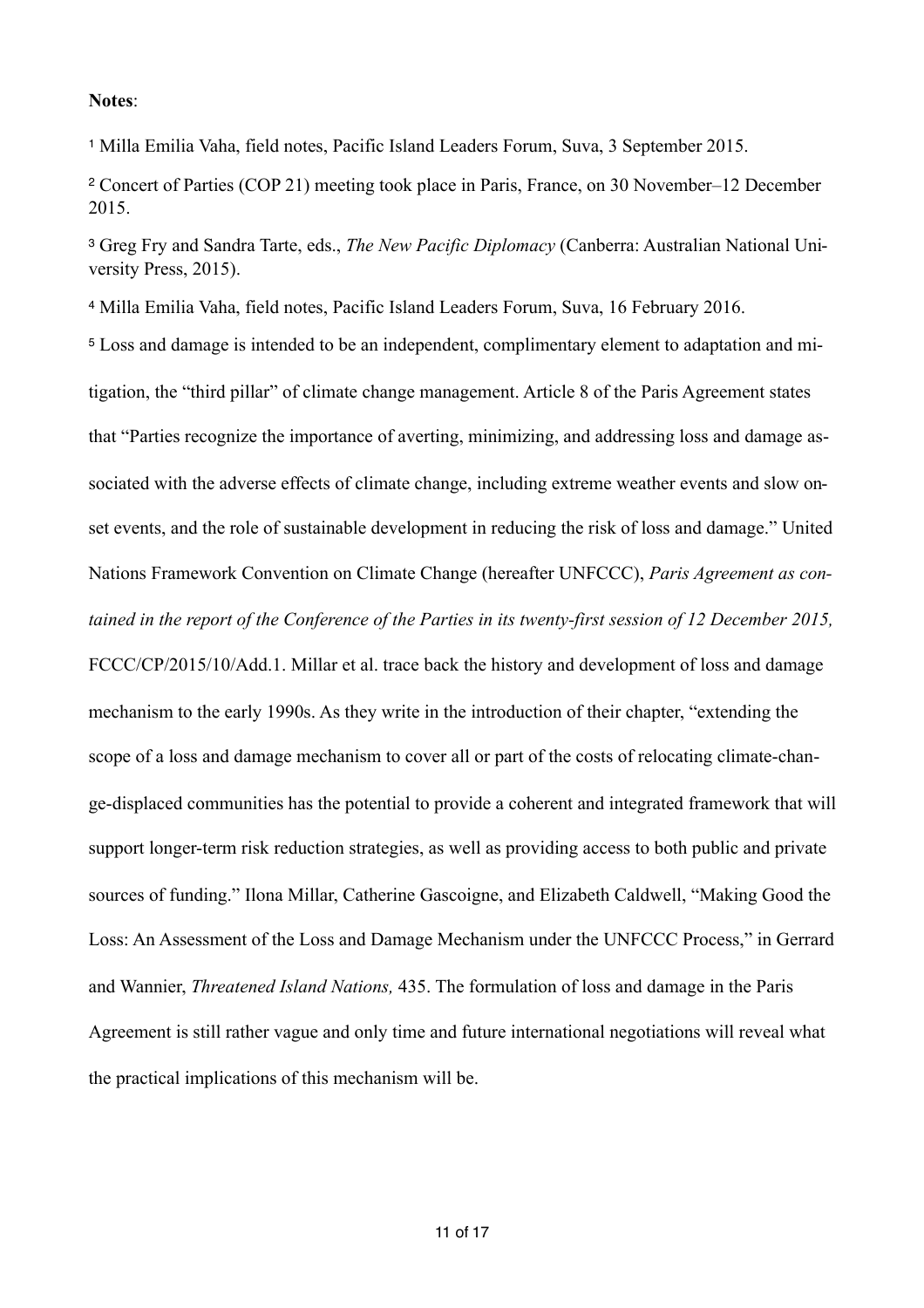<span id="page-11-1"></span><span id="page-11-0"></span><sup>[6](#page-1-5)</sup> According to article 2, the agreement aims at "holding the increase in the global average temperature to well below 2°C above preindustrial levels and pursuing efforts to limit the temperature increase to 1.5°C above preindustrial levels, recognizing that this would significantly reduce the risks and impacts of climate change." UNFCCC, *Paris Agreement,* 2. As we can see, the temperature goal of 1,5°C is a suggestion, not a binding goal, and the previous goal of 2°C is endorsed instead. The Paris Agreement indeed offers new mechanisms for evaluating the progress of state parties [7](#page-1-6) including a new "*global stocktake*" (article 14) that assesses "the collective progress towards achieving the purpose of this Agreement and its long-term goals." UNFCCC, *Paris Agreement*, 14. [8](#page-1-7) See, for instance, Jane McAdam, *Climate Change, Forced Migration, and International Law* (Oxford: Oxford University Press, 2012); Rosemary Rayfuse, "International Law and Disappearing States: Utilizing Maritime Entitlements to Overcome the Statehood Dilemma," *University of New South Wales Faculty of Law Research Series* (2010); Derek Wong, "Sovereignty Sunk? The Position of 'Sinking States' at International Law," *Melbourne Journal of International Law* 14 (2013): 1–46; Lilian Yamamoto and Miguel Esteban, *Atoll Island States and International Law: Climate Change Displacement and Sovereignty* (Heidelberg: Springer, 2014).

<span id="page-11-3"></span><span id="page-11-2"></span>Skillington, *Climate Justice,* 1–2. [9](#page-1-8)

<span id="page-11-4"></span>[10](#page-1-9) Skillington, *Climate Justice,* 91.

<span id="page-11-5"></span><sup>[11](#page-2-0)</sup> Katrina M. Wyman, "The National Immigration Policy Option," in Gerrard and Wennier, *Threatened Island Nations*, 337–367; Skillington, *Climate Justice,* 177–206.

<span id="page-11-6"></span><sup>[12](#page-2-1)</sup> Michele Klein Solomon and Koko Warner, "Protection of Persons Displaced as a Result of Climate Change: Existing Tools and Emerging Frameworks," in Gerrard and Wennier, *Threatened Island Nations*, 243–298; Leslie A. Stein, "Domestic Law for Resettlement of Persons Displaced by Climate Change," *Threatened Island Nations*, 369–405.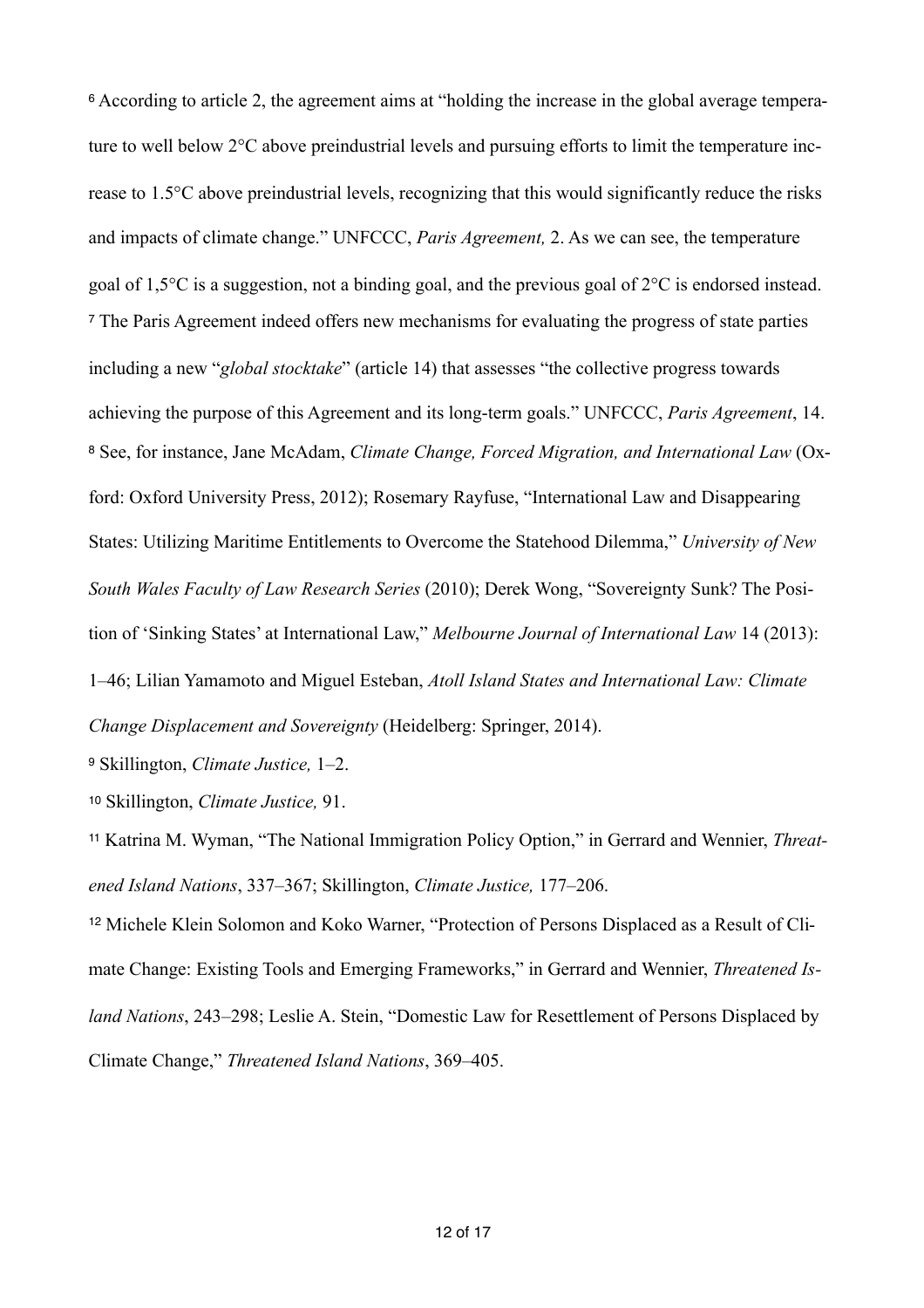<span id="page-12-0"></span><sup>[13](#page-2-2)</sup> Ann Powers and Christopher Stucko, "Introducing the Law of the Sea and the Legal Implications of Rising Sea Levels," in Gerrard and Wennier, *Threatened Island Nations*, 123–140; Clive Schofield and David Freestone, "Options to Protect Coastlines and Secure Maritime Jurisdictional Claims in the Face of Global Sea Level Rise," in *Threatened Island Nations,* 141–165; Rosemary Reyfuse, "Sea Level Rise and Maritime Zones," in *Threatened Island Nations,* 167–191; and Stoutenburg, *Disappearing Island States*, 73–236.

<span id="page-12-1"></span><sup>[14](#page-2-3)</sup> Jacob David Werksam, "Could a Small Island Successfully Sue a Big Emitter? Pursuing a Legal Theory and a Venue for Climate Justice," in Gerrard and Wennier, *Threatened Island Nations*, 409– 431.

<span id="page-12-2"></span><sup>[15](#page-2-4)</sup> Millar et al., "Making Good the Loss."

<span id="page-12-3"></span>[16](#page-2-5) See also Siobhán McInerey-Lankford, "Human Rights and Climate Change: Reflections on International Legal Issues and Potential Policy Relevance," in Gerrard and Wennier, *Threatened Island Nations*, 195–241.

<span id="page-12-4"></span> On recent contributions to climate justice debate, see Elizabeth Cripps, *Climate Change and the [17](#page-2-6) Moral Agent: Individual Duties in an Interdependent World (Oxford: Oxford University Press,* 

2013); Stephen Humphreys, ed., *Human Rights and Climate Change* (Cambridge: Cambridge Uni-

versity Press, 2010); Henry Shue, *Climate Justice: Vulnerability and Protection* (Oxford: Oxford

University Press, 2014).

<span id="page-12-5"></span>[18](#page-3-0) Skillington, *Climate Justice,* 92 (emphasis mine).

<span id="page-12-6"></span><sup>[19](#page-3-1)</sup> Skillington, *Climate Justice*, 66.

<span id="page-12-7"></span>[20](#page-3-2) Skillington, *Climate Justice,* 67–72.

<span id="page-12-8"></span><sup>[21](#page-3-3)</sup> Thomas Nagel, "The Problem of Global Justice," *Philosophy & Public Affairs* 33 (2) (2005): 113–147.

<span id="page-12-9"></span>[22](#page-3-4) United Nations, *The Future We Want*, United Nations General Assembly Resolution 66/288 of 27

July, 2012.

<span id="page-12-10"></span>[23](#page-4-0) Stoutenburg, *Disappearing Island States*, chapter 6.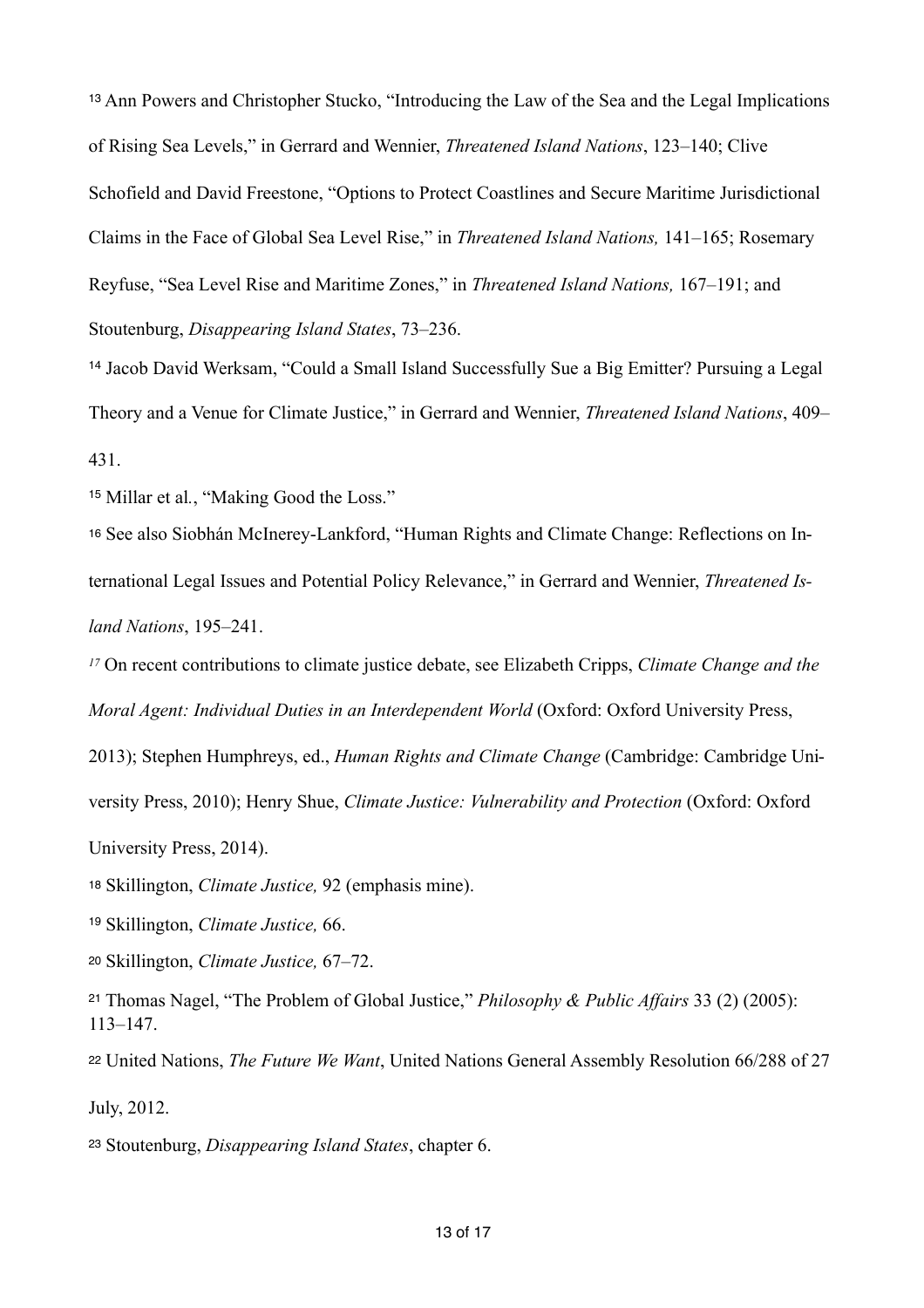<span id="page-13-0"></span> Stoutenburg, *Disappearing Island States*, 373–374. For alternative accounts of "deterritorialised" [24](#page-4-1) states, see John Connell and Jack Corbett, "Deterritorialisation: Reconceptualizing Development in the Pacific Islands, *Global Society* 30 (4) (2016): 583–604; Jörgen Ödalen, "Underwater Self-Determination: Sea-level Rise and Deterritorialized Small Island States," *Ethics, Policy & Environment* 17(2) (2014): 1–13; and Milla Emilia Vaha, "Drowning Under: Small Island States and the Right to Exist," *Journal of International Political Theory* 10 (1) (2015): 206–223.

<span id="page-13-1"></span> Maxine Burkett, "The Nation Ex-Situ," in Gerrard and Wennier, *Threatened Island Nations*, [25](#page-4-2) 89-121.

<span id="page-13-2"></span><sup>[26](#page-4-3)</sup> See for instance Alliance of Small Island States, "AOSIS: A history of leadership at the UNFCC,"

by Abdulla Yameen Abdul Gayoom, president of the Republic of Maldives, on 1 December 2015.

Available at:<http://aosis.org/aosis-a-history-of-leadership-at-the-unfccc/>, accessed on 31 July 2017.

<span id="page-13-3"></span><sup>[27](#page-4-4)</sup> "State extinction," as I describe in my earlier work, refers to "a situation in which a state faces a

very real and imminent threat of disappearance from the surface of the Earth." Vaha, "Drowning

Under," 207.

<span id="page-13-4"></span>Pacific Island Development Forum, *Suva Declaration on Climate Change,* issued at the 3rd [28](#page-5-0)

Leaders Summit, 2–4 September 2015, available at: http://pacificidf.org/wp-content/uploads/

2013/06/PACIFIC-ISLAND-DEVELOPMENT-FORUM-SUVA-DECLARATION-ON-CLIMATE-

CHANGE.v2.pdf , accessed on 9 September 2017.

<span id="page-13-5"></span> According to the former president of the Maldives, Mohamed Nasheed, he launched the concept [29](#page-5-1) to emphasize the geographical size of the Maldives at sea. Interview with Mohamed Nasheed in Colombo, 12 June 2017.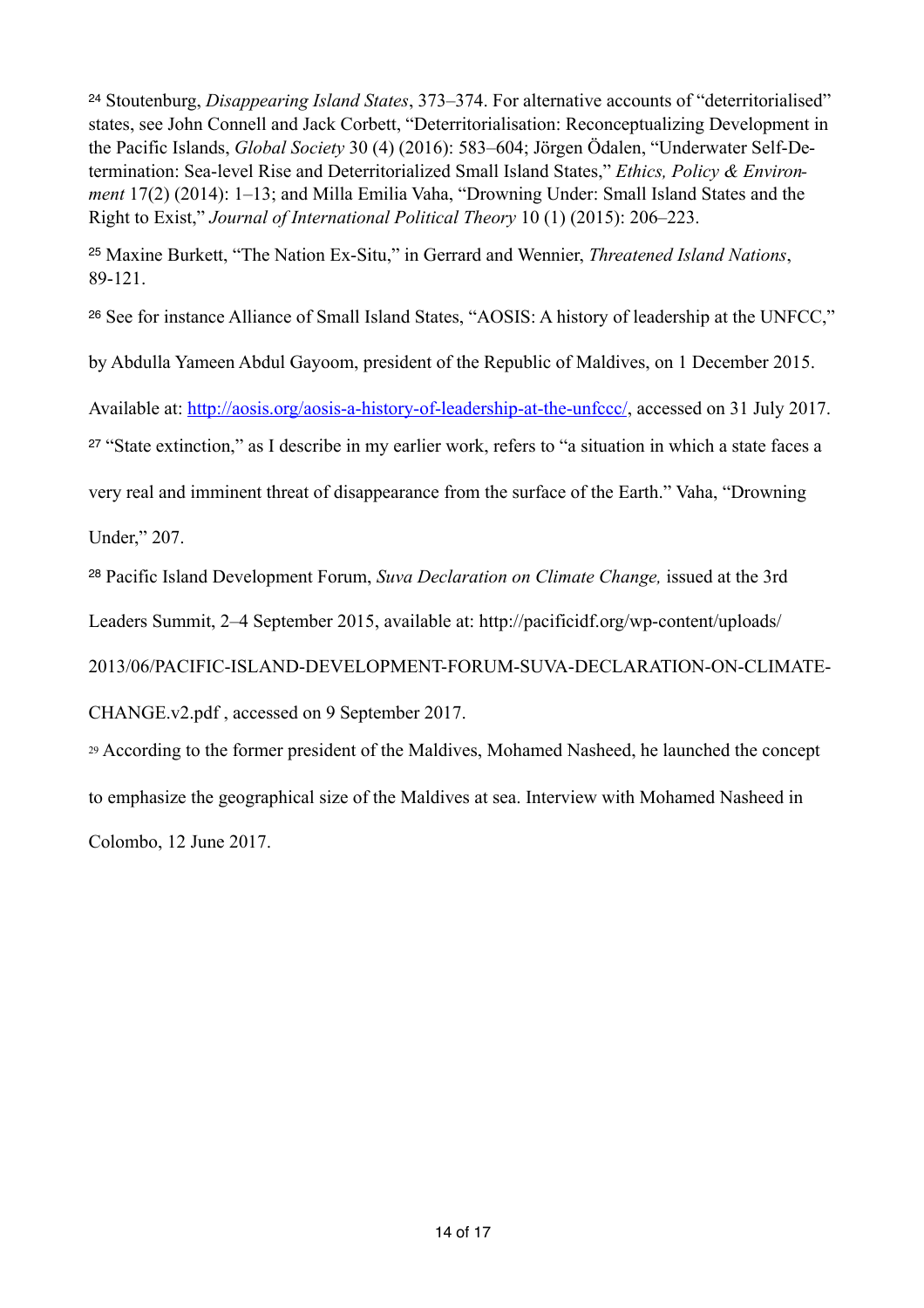<span id="page-14-0"></span><sup>[30](#page-6-0)</sup> Interestingly, the term "fisheries" is not even indexed as its own category in Gerrard and Wannier, despite the importance that fisheries have for the future of small island states and the claims they make over their maritime territories. It is indexed, however, under "maritime jurisdiction." Even then, it is only briefly discussed in Powers and Stucko, "Introducing the Law of the Sea," 131–133. The topic is indirectly approached by Reyfuse, who elaborates on the importance of freezing maritime boundaries, and is more extensively discussed in Stoutenburg. See Reyfuse, "Sea Level Rise and Maritime Zones," 187–190; and Stoutenburg, *Disappearing Island States,* chapters 2 and 3. I would like to thank Professor Edvard Hiding for pointing out this important matter to me with regards to the articles in Gerrard and Wannier.

<span id="page-14-1"></span><sup>[31](#page-6-1)</sup> James Alix Michel, *Rethinking the Oceans: Towards the Blue Economy* (St. Paul, MN: Paragon House, 2016), xvi.

<span id="page-14-2"></span>[32](#page-6-2) Pacific countries had already ratified the *Nauru Agreement Concerning Cooperation in the Management of Fisheries of Common Interest* in 1982 (amended in 2010) with which they manage regional fishing quotas under the Pacific Islands Forum Fisheries Agency. See, for instance, Amanda Nickson, "The Future of the World's Largest Tuna Fishery," the PEW Charitable Trusts on 1 May [2015, available at: http://www.pewtrusts.org/en/research-and-analysis/analysis/2015/04/30/the-fu](http://www.pewtrusts.org/en/research-and-analysis/analysis/2015/04/30/the-future-of-the-worlds-largest-tuna-fishery)ture-of-the-worlds-largest-tuna-fishery. accessed on 8 September 2017.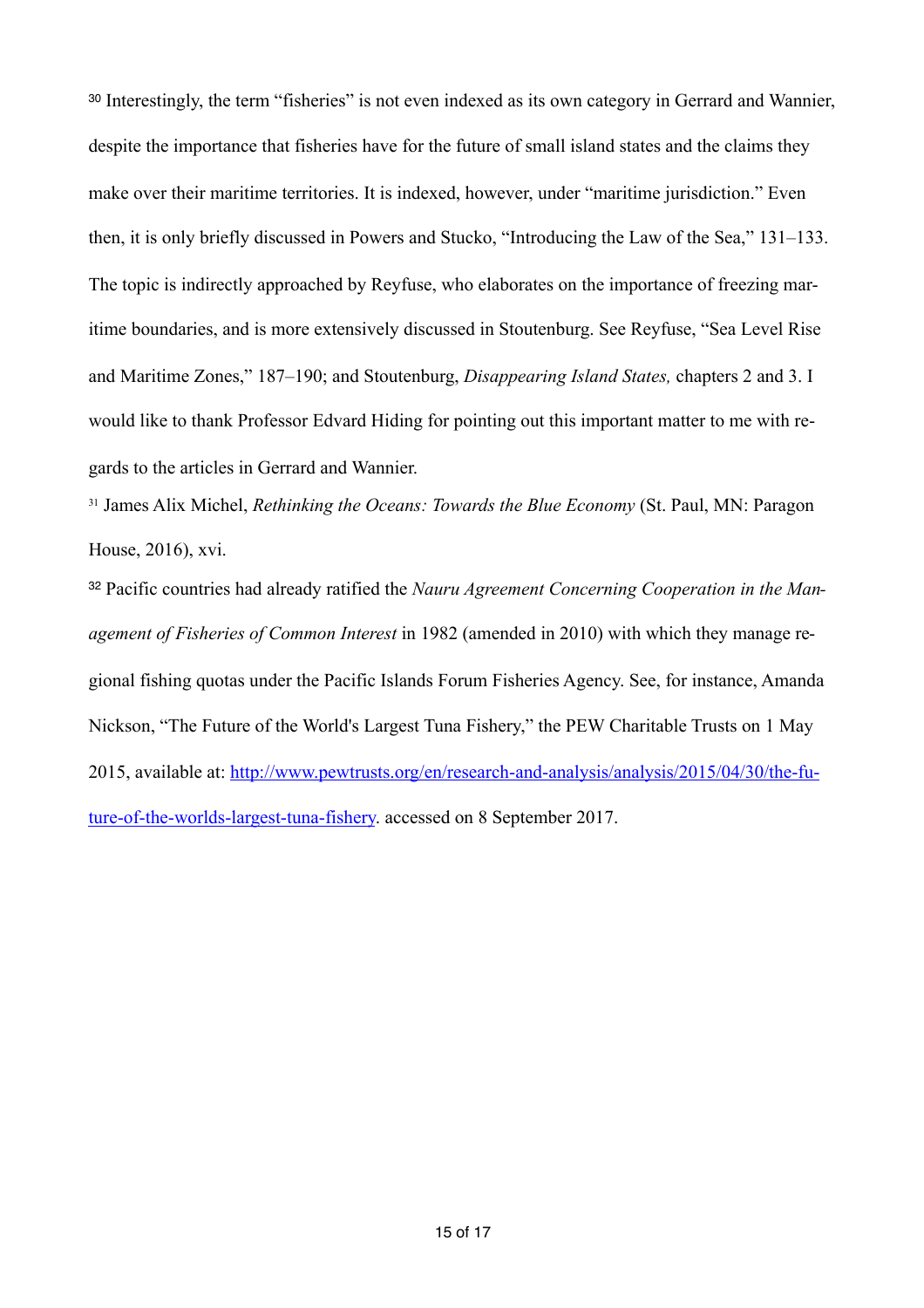<span id="page-15-0"></span> Wesley Morgan has written about the powerful and strategic means that small island states have [33](#page-6-3) employed in international negotiations. It is not therefore straightforward to portray small island states as "victims" when they actually exercise very subtle yet powerful agency in order to achieve their goals and international recognition. On the topic of Pacific states in international trade regimes, see Morgan, "Negotiating Power in Contemporary Pacific Trade Diplomacy," in Fry and Tarte, *The New Pacific Diplomacy*, 251–262. I am grateful for the several times I have exchanged ideas with Wes on the issue, including listening to his inspirational talk at the University of South Pacific, entitled "Pivotal Players: Pacific Islands and the End of the Fossil Fuel Era," in Suva on 27 July 2017.

<span id="page-15-1"></span><sup>[34](#page-6-4)</sup> Jonathon Barnett, "The Dilemmas of Normalizing Losses from Climate Change: Towards a Hope for Pacific Atoll Countries," *Asia Pacific Viewpoint* 58, no. 1 (2017): 3–13.

<span id="page-15-2"></span><sup>[35](#page-7-0)</sup> Interviews with Maldivian governmental officials on 9 March 2016 and on 12 June 2017. These interviews were conducted confidentially, and the names of interviewees are withheld by mutual agreement.

<span id="page-15-3"></span>[36](#page-7-1) Skillington refers to the Maldives several times as a "Pacific nation." Skillington, *Climate Justice,* 190, 194. I give the author the benefit of the doubt and believe this is an innocent human error. However, it nicely illustrates how small island states are often grouped as one, homogenous association of states. As Stoutenburg's historical analysis demonstrates, there is no agreement even on the contemporary grouping of "small island states" and the small island states research should therefore be more sensitive to regional and local variations among these states. See Stoutenburg, *Disappearing Island States*, 11-70.

<span id="page-15-5"></span><span id="page-15-4"></span><sup>[37](#page-7-2)</sup> McAdam, *Climate Change, Forced Migration, and International Law, 123.* [38](#page-8-0) The United States, however, pulled out of the agreement soon after Donald Trump took office in 2017. What the future of US participation entails is yet to be seen.